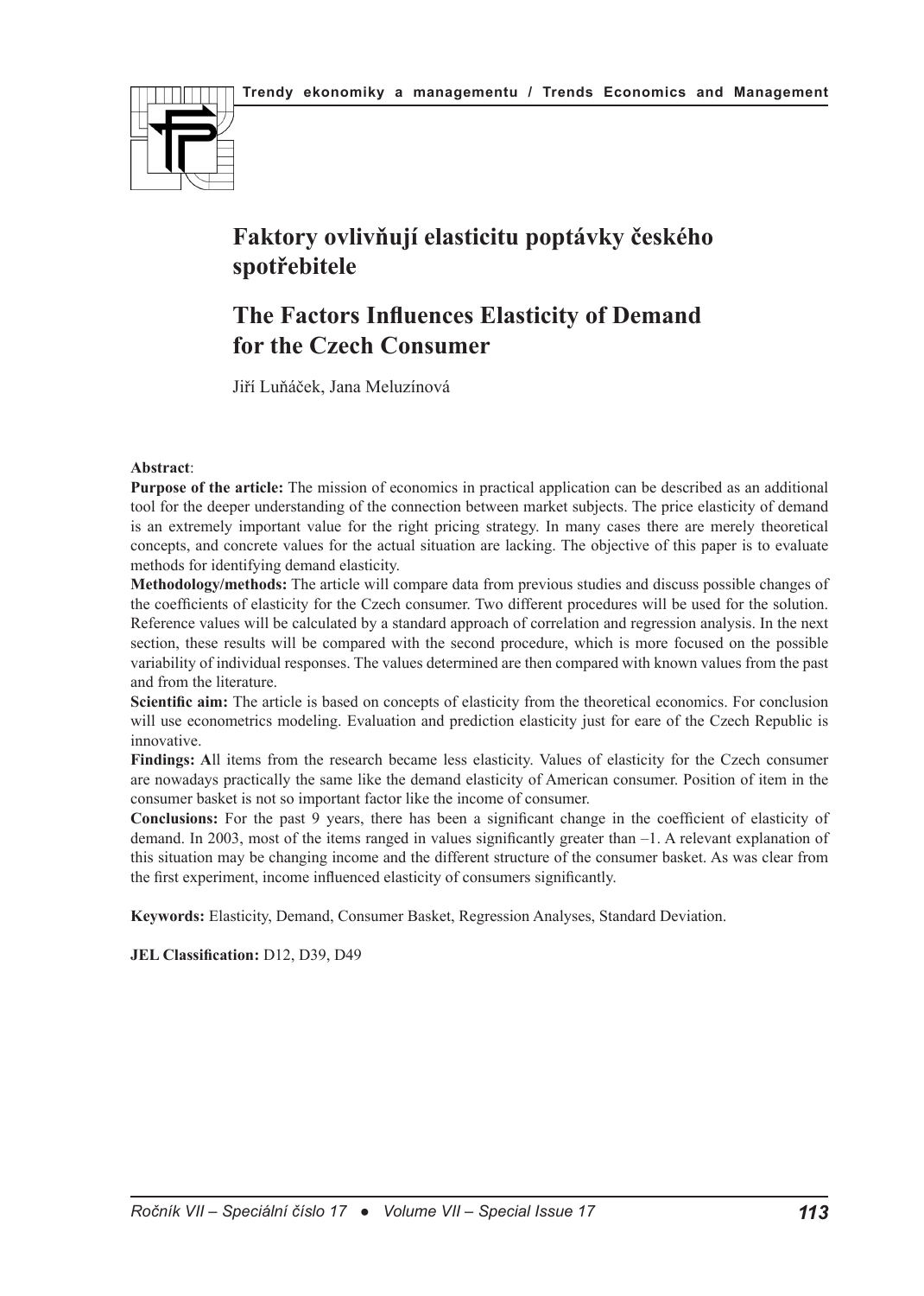## **Introduction**

The choice of a suitable method of data collection is the primary objective of this research. The questionnaire method will be applied, because in our opinion it represents a reasonable compromise between miscellaneous approaches to data collection from individual respondents. It is possible that other methods (e.g. interviews) could enable easier affection and directing of the respondent so that his/ her answers do not steer away from the context of the established facts, but questionnaire research is much more advantageous from the point of view of the length of time required. On the other hand, it must be pointed out that the importance of no type of public opinion research in the field of demand should be overestimated, because the absolutely perfect prediction of the demand of an individual is not, in principle, possible, as it always represents an attempt to estimate the consumer's behaviour in reaction to certain price impulses, which, contrary to the "ceteris paribus" rule, are an integral part of a certain complex of decisions following not only from the buyer's effort to maximise his/her profit, but also from the buyer's reaction to certain fashion and social trends and conventions which can change relatively quickly in time.

The questionnaire research of market demand is adequate with respect to its possibilities; possible deviations of the values established from real values are only a matter of data processing through a suitable statistical apparatus which is able to characterise such deviations precisely. To obtain the least possible statistical error, the questionnaires were selected thoroughly prior to loading of the data into the selective set. Selection consisted of elimination of the questionnaires filled in contrary to the introductory instructions and/or the questionnaires that presented unrealistic values of consumption, both with respect to the financial possibilities of the respondent and the factual possibility of consumption of the quantities of goods shown. Such data, when incorporated into statistical calculations, would be a source of gross errors and could misrepresent the results obtained explicitly.

## **1. Demand Elasticity of Czech Students in 2003**

A computer simulator was used for data collection in the first case. The results of this research were part of the grant project GACR 402/00/0499 "Research into Basic Characteristics of the Microeconomic

Environment in the Czech Republic Using Untraditional Computer Simulation Methods". The e-shop simulator works with the same data as a standard questionnaire. Using the simulator is more efficient and faster in view of more rapid parameter changes. During the simulation, the experimenter can follow the development of key indicators in real time and adapt the simulation environment. All data was transferred to the database in Microsoft Access format, where all actions are recorded by the respondents. It is possible to use common mathematical tools for defining demand parameters for this data set.

The advantages of this approach:

- Centralised data management no problem with the distribution and collection of data from individual respondents. The experimenter can access data immediately.
- Centralised management simulator the program works only on the server that handles individual respondents and experimenters. All upgrading is performed on the server. The complicated distribution of the program to all respondents is not necessary.
- Minimal demands on the respondent's computer – the demands on client computers are negligible, basically a computer with a browser and an Internet connection.

The disadvantages of the approach:

• The experimenter and respondent need an Internet connection to work with the simulator.

Experience with the simulator has shown that the purchase time is too long. The last item on the shopping list did not correspond to real consumer behaviour. Too many items in the experiment reduce the accuracy of the model.

#### **1.1 Description of respondents**

243 respondents took part in the research. The average age of respondents was 21.5 years (median 21 years). The average monthly expenditure reported by respondents was 4,938 CZK (with a median of 3,000 CZK). The sample of respondents included 76 women and 167 men. The average income declared by the men was 5,860 CZK. The average income declared by the women was significantly lower, amounting to just 2,930 CZK. I would explain this significant discrepancy both by the fact that men are far more likely to work during their studies and that women are much more realistic (or pessimistic) in the estimation of their income. The number of respondents residing in Brno was 66; the number of respondents residing outside Brno was 151. The rest of the respondents did not disclose their residence.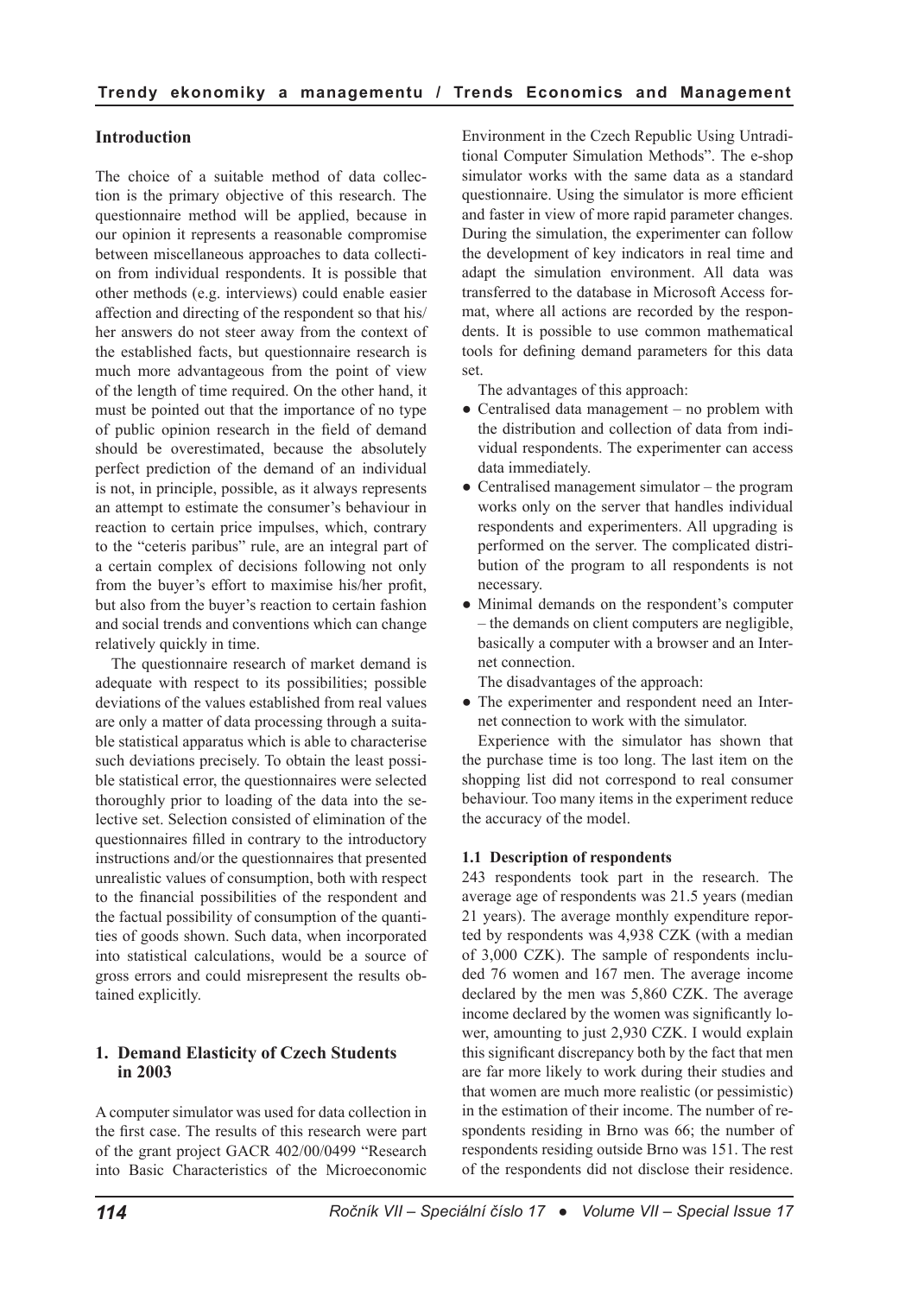|               |          | $Income = 3,000 CZK$ |            | $Income = 10,000 CZK$ |                  |            |  |
|---------------|----------|----------------------|------------|-----------------------|------------------|------------|--|
| Name of goods | A        | B                    | n          | $E_{n}$               | $\boldsymbol{A}$ | B          |  |
| Gasoline      | 5.79253  | $-0.00019$           | $-2.80914$ | $-2.24214$            | 6.58704          | $-0.00004$ |  |
| <b>Bread</b>  | 36.56653 | $-0.00330$           | $-1.11566$ | $-2.32955$            | 22.46444         | $-0.00097$ |  |
| Coca-Cola 21  | 37.08086 | $-0.02514$           | $-1.81223$ | $-0.89705$            | 64.99379         | $-0.02747$ |  |
| Beef          | 12.87253 | $-0.00560$           | $-2.67590$ | $-24.11843$           | 8.86831          | $-0.00023$ |  |
| Beer          | 15.37062 | $-0.00133$           | $-1.98490$ | $-1.19869$            | 21.50702         | $-0.00127$ |  |

*Table 1. Price elasticity and the value of parameter approximation.*

*Source: Lunacek, J., Dvorak, J., Nesejt, P. (2003).*

The average income declared by respondents from Brno was 5,000 CZK; the average of the other respondents was 4,280 CZK, *i.e.* 86% of the income of respondents from Brno.

#### **1.2 Demand Elasticity of Czech Students in 2003**

The experiment as a whole was divided into two projects. The first project was named "Demand"; the second project was named "Income". In the two projects, the respondents had the same type of goods, but different income. In the first, the income level was set at 10,000 CZK, in the second the income level was set at 3,000 CZK. The respondents had to spend the whole amount as they would have done in reality.

The two projects were divided into five periods. This corresponded to five months of life in real time. To determine price elasticity, the price 50% of the products was changed, while the price of the other 50% of items remained unchanged. If all the prices changed, this could lead to a considerably confusing situation for the respondents. Of the 50% of items whose prices changed, the price of half fell, while the price of the other half increased, in all cases by ten percent in each period. This means that the price of some products fell to 59% of the original price over five periods, while the price of other products increased to 161% of the original price. These price changes represent a range to which the respondents might be sensitive and could lead to a change in their behaviour.

#### **1.3 Analyses of demand curves**

Analyse of the demand curves was based on a sample of more than 49,000 records of purchased items. These records were summarised and the dependence of price on purchased quantities determined.

The items that did not meet the following criteria in both projects were removed from the data sample:

- The purchase of goods in any period fell beneath ten units of the given goods;
- There was no change in the price or quantity;
- The average amount spent for five seasons and the

average of the largest and the smallest item exceeded ten percent – this rule helped eliminate those samples of goods for which there was a sudden fluctuation in the number purchased for apparently non-economic reasons.

After these restrictions were applied, 239 of the total number of 352 products were excluded in the case of "demand" (113 items remained) and 289 were excluded in the case of "income" (63 items remained). The intersection of these two groups represents 54 items. Only 5 commodities will be further discussed due to the limited space available, specifically Gasoline, Bread, Coca-Cola, Beef and Beer. Benchmark values for U.S. consumers are known for these items.

For each item, there was an approximation of points using an exponential curve. Further, an analysis of demand elasticity was performed and its average value calculated.

 $E<sub>p</sub>$  is the elasticity of demand. Parameters *A* and *B* are parameters of the exponential approximation, where:

$$
P = Ae^{BQ}.
$$
 (1)

## **2. Demand Elasticity of Czech Students in 2012**

Our research focused on determination of the demand curves of 20 commodities and the structure, content and formal appearance of the questionnaire was adapted to this purpose. In conformity with the basic rules of creation of questionnaires, the respondent was familiarised in the short introductory section with the importance and objectives of the questionnaire research and was assured about the anonymous character of the whole research. In the following part only certain commodities will be described for the sake of conciseness, as for the previous research.

**2.1 Determination of the size of the selective set**  If *T* is the estimated characteristics of the basic set and if  $\tau$  is its estimate following from the data of the selective set, then  $|T - \tau|$  is named the error of the es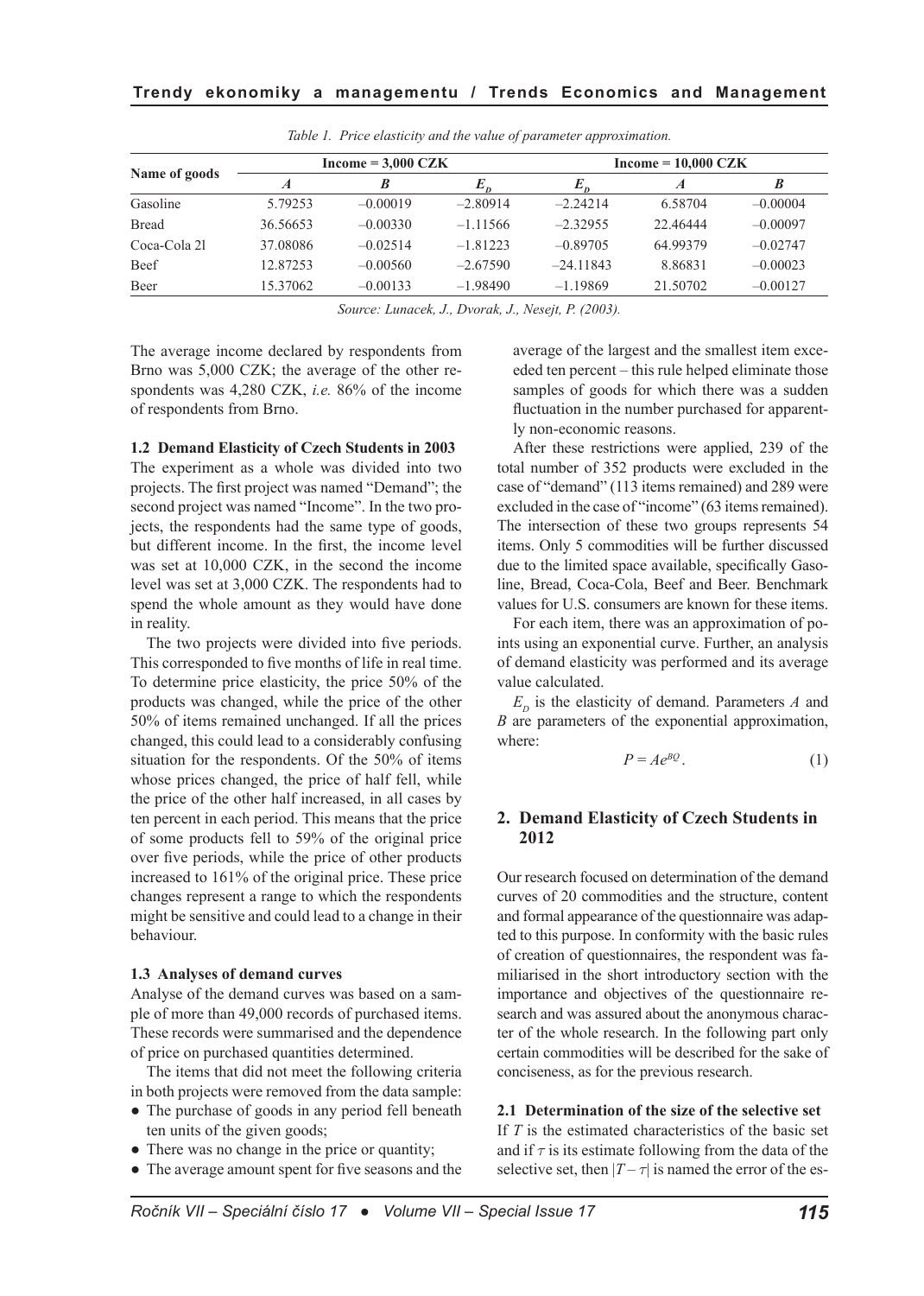timate and the ratio  $|T_T|/T$  is the relative error of the estimate. Should the error of the estimate equal max. the figure  $\Delta$ , then this value is named the permitted error of the estimate. Should the relative error of the estimate equal max. the figure  $\delta$ , we are speaking about the relative permitted error of the estimate. The relative errors of the estimate are usually expressed in percent. The sizes of the error or the relative error are the basic indicators of the accuracy of the research and public opinion researches usually determine a permitted relative error of 5% (Pecáková et al, 1998, Hindls, 2007).

When estimating features of the basic set by applying the data from the selective set, you can never be sure that the error of the estimate will equal max. the figure *Δ* and/or that the estimate of the relative error of measurement will equal max. the figure  $\delta$ , and therefore we can only request these error claims to be probable adequately. This is expressed by the probability designated  $1 - \alpha$  and named reliability coefficient or reliability coefficient of the estimate (*e.g.* for  $1 - \alpha = 0.90$  we are speaking about 90% reliability). While in technical and highly exact fields the reliability coefficient required is higher than 95%, in case of public opinion researches the reliability coefficient is usually lower with respect to a high variability of answers.

Simple random selection without repetition was used for the questionnaire research. The following formula is valid for the scope of the selective set that would guarantee attaining the required values of error and relative error with the given probability:

$$
n = \frac{u_{1-\frac{\alpha}{2}}^2 \cdot \sigma^2 \cdot N}{\Delta^2 \cdot (N-1) + u_{1-\frac{1}{2}}^2 \cdot \sigma^2},
$$
 (2)

where:

 $\nu$  is the scope of the selective set,  $\sigma$  is the standard deviation. *N* is the scope of the basic set.

Number is quantile of the standardised normal distribution depending on the chosen reliability  $1 - \alpha$ (amounting to 1.645 for the 90% reliability coefficient value of this quantile ) (Hindls, 2007). As the demand curves, from which the elasticity of certain kinds of goods is determined, have been elaborated for the basic set representing the population of the Czech Republic, it is an adequately large set enabling utilisation of the relations for calculation of the size of the selective set created by simple random selection with repetition because the results are comparable. The following is valid:

$$
n = \frac{u_{1-\frac{\alpha}{2}}^2 \cdot \sigma^2}{\Delta^2},
$$
\n(3)

if I extend the fraction by the arithmetic mean of the monitored characteristics, I obtain the following:

$$
n = \frac{u_{1-\frac{\alpha}{2}}^2 \cdot V^2}{\delta^2},
$$
 (4)

where:

*V* is the variation coefficient defined as the quotient of the standard deviation and the average value.

The literature sources (Hindls, 2007) show that in the case of the numerical variables monitored in public opinion researches and market researches, the values of the variation coefficient most frequently range from 0.3 to 1.0.

If the relevant calculation is performed, where the relative error value is required at a level of 5%, reliability at the level of 90% and, if assumed, that the variation coefficient is 0.65 (the centre of the interval of usual values), the following value will be obtained for the scope of the selective set:

$$
n = \frac{1,645^2 \cdot 0,65^2}{0,05^2} = 457, \tag{5}
$$

*i.e.* if I want to obtain parameters of research as above, I have to address at least 457 respondents within the scope of the simple random selection.

#### **2.2 Methodology of statistical processing of the data obtained**

It is also necessary to consider that the price elasticity of demand is the indirectly measured variable which has to be calculated additionally from the measured variables. Where the variable y *is* determined on the basis of the relation, containing one or more directly measured variables  $x_1 \ldots x_n$  and constants  $C_1 \ldots C_n$ , *i.e.*  $y = (x_1 \dots x_n, C_1 \dots C_n)$ , the error propagation **law** is valid for calculation of the mean quadratic error  $S<sub>y</sub>$ . If we assume, for the purposes of simplification, that the errors of the constants are negligible with respect to the known errors  $S_{\overline{x}_1}$ ..... $S_{\overline{x}_n}$  of the measured variables  $x_1 \ldots x_n$ , the error propagation law is of the following shape:

$$
S_{y} = \sqrt{\left(\frac{\partial y}{\partial x_{1}}\right)^{2} S_{\overline{x}_{1}}^{2} + \left(\frac{\partial y}{\partial x_{2}}\right)^{2} S_{\overline{x}_{2}}^{2} + \dots + \left(\frac{\partial y}{\partial x_{n}}\right)^{2} S_{\overline{x}_{n}}^{2}}.
$$
 (6)

Now we can substitute into the formula, reflecting the error propagation law, to calculate the mean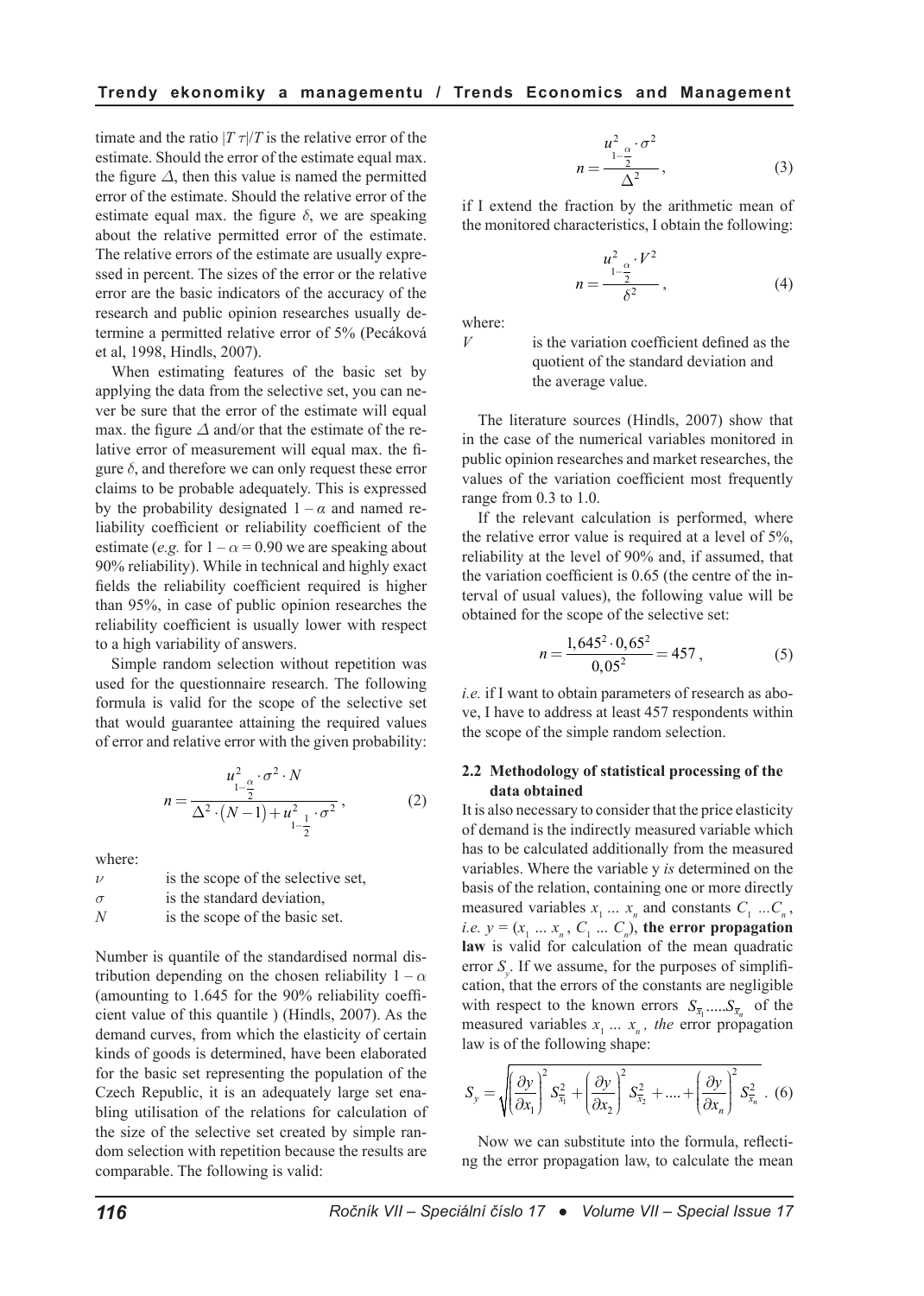quadratic error of the price elasticity of demand:

$$
S_{E_{Dji}} = \sqrt{\left(\frac{\partial E_{Dji}}{\partial \overline{Q}_{j(i+1)}}\right)^2} \cdot S_{\overline{Q}_{j(i+1)}}^2 + \left(\frac{\partial E_{Dji}}{\partial \overline{Q}_{ji}}\right)^2} \cdot S_{\overline{Q}_{ji}}^2 + \left(\frac{\partial E_{Dji}}{\partial \overline{P}_{j(i+1)}}\right)^2} \cdot S_{\overline{P}_{j(i+1)}}^2 + \left(\frac{\partial E_{Dji}}{\partial \overline{P}_{ji}}\right)^2} \cdot S_{\overline{P}_{ji}}^2 =
$$
\n
$$
= \frac{\overline{P}_{j(i+1)} + \overline{P}_{ji}}{\overline{P}_{j(i+1)} - \overline{P}_{ji}} \sqrt{\left(\frac{\overline{Q}_{j(i+1)} + \overline{Q}_{ji}\right) - \left(\overline{Q}_{j(i+1)} - \overline{Q}_{ji}\right)^2}{\left(\overline{Q}_{j(i+1)} + \overline{Q}_{ji}\right)^2}} \cdot S_{\overline{Q}_{j(i+1)}}^2 + \left(\frac{-\left(\overline{Q}_{j(i+1)} + \overline{Q}_{ji}\right) - \left(\overline{Q}_{j(i+1)} - \overline{Q}_{ji}\right)^2}{\left(\overline{Q}_{j(i+1)} + \overline{P}_{ji}\right)^2}\right)^2} \cdot S_{\overline{Q}_{ji}}^2 =
$$
\n
$$
= \frac{\overline{P}_{j(i+1)} + \overline{P}_{ji}}{\overline{P}_{j(i+1)} - \overline{P}_{ji}} \sqrt{\left(\overline{Q}_{j(i+1)} + \overline{Q}_{ji}\right)^4} \cdot S_{\overline{Q}_{j(i+1)}}^2 + \frac{4\overline{Q}_{j(i+1)}^2}{\left(\overline{Q}_{j(i+1)} + \overline{Q}_{ji}\right)^4} \cdot S_{\overline{Q}_{ji}}^2 =
$$
\n
$$
= \frac{2(\overline{P}_{j(i+1)} - \overline{P}_{ji})(\overline{Q}_{j(i+1)} + \overline{Q}_{ji})}{\left(\overline{P}_{j(i+1)} - \overline{P}_{ji}\right)\left(\overline{Q}_{j(i+1)} + \overline{Q}_{ji}\right)} \sqrt{\overline{Q}_{ji}^2} \cdot S_{\overline{Q}_{ji}}^2 + \frac{\overline{Q}_{j(i+1)}^2}{\overline{Q}_{ji}^2} \cdot S_{
$$

#### **2.3 Results and Discussion**

The following data concerning demand for gasoline has been obtained from the questionnaire research; it has been incorporated into the table as well as the graph.

It clearly follows from the graph of demand

corresponding to the law of diminishing demand. that the demand for gasoline is the classic curve.

If we consider the price elasticity at the so called common price (around 40 CZK) indicated in the graph of price elasticity by the red dashed lines, we obtain a value of 0.95 from the interval 0.6–1.3 determined by the mean quadratic error.

|  |  | Table 2. Values for demand for gasoline. |
|--|--|------------------------------------------|
|  |  |                                          |

| Price in CZK/I                                                          |       | 16 — | 22   | 27    | 35.                                      | 45   | 60    |
|-------------------------------------------------------------------------|-------|------|------|-------|------------------------------------------|------|-------|
| Overall demand in 1                                                     |       |      |      |       | 18,440 16,590 13,730 12,338 11,150 8,782 |      | 6.460 |
| Average demand in 1                                                     | 34.53 |      |      |       | 31.07 25.71 23.10 20.88 16.45            |      | 12.10 |
| <b>Mean quadratic error of demand in <math>1 \t 1.82 \t 1.67</math></b> |       |      | 1.41 | 1 3 7 | 1 34                                     | 1.07 | 0.92  |
|                                                                         |       |      |      |       |                                          |      |       |

*Source: Our own processing.*



*Figure 1. Curve of average demand – gasoline. Source: Our own processing.*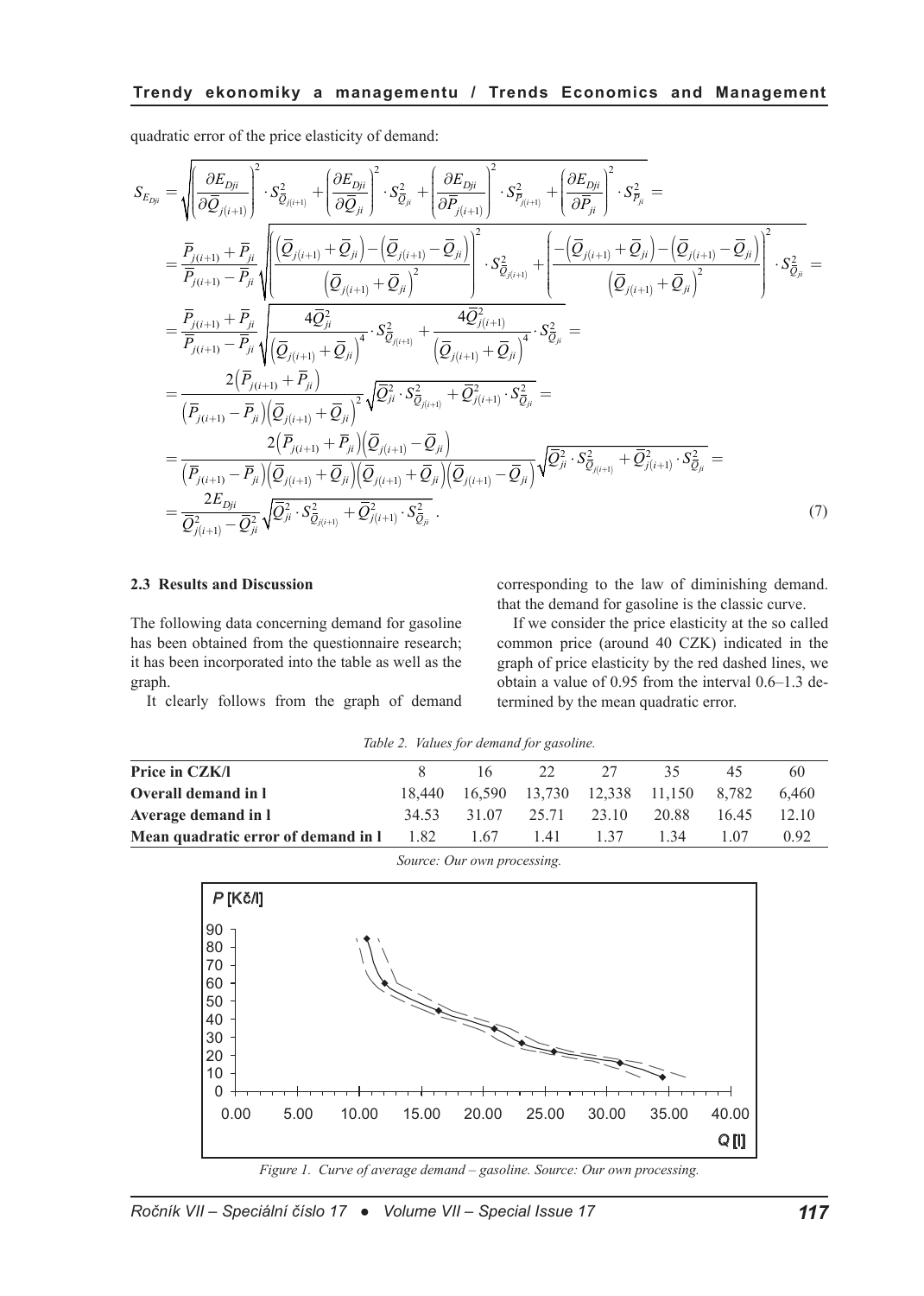## **Trendy ekonomiky a managementu / Trends Economics and Management**

|                                    |         |         | Table 3. Values of the price elasticity of gasoline. |         |         |         |
|------------------------------------|---------|---------|------------------------------------------------------|---------|---------|---------|
| Price in CZK                       |         | 19      | 24.5                                                 |         | 40      | 52.5    |
| <b>Elasticity</b>                  | $-0.16$ | $-0.60$ | $-0.52$                                              | $-0.39$ | $-0.95$ | $-1.07$ |
| Mean quadratic error of elasticity | 0.11    | 0.24    | 0.39                                                 | 0.34    | 0.36    | 0.34    |

*Source: Our own processing.*



*Figure 2. Price elasticity of demand for gasoline. Source: Our own processing.*

| Serial number  | Commodity | Price elasticity at the<br>common price | <b>Common price</b><br>in CZK/unit | Price in CZK/unit corresponding<br>to the unit elasticity |
|----------------|-----------|-----------------------------------------|------------------------------------|-----------------------------------------------------------|
|                | Gasoline  | 0.38                                    | 30                                 | 42                                                        |
| $\mathcal{D}$  | Bread     | 0.48                                    | 30                                 | 50                                                        |
| $\mathcal{L}$  | Beer      | 0.80                                    | 50                                 | 68                                                        |
| $\overline{4}$ | Coca-Cola | 0.00                                    | 18                                 | 18                                                        |
|                | Beef      | 2.95                                    | 170                                | 90                                                        |

*Table 4. Commodities arranged by price elasticity.*

*Source: Our own processing.*

#### **Summary result**

For better illustration, the examined commodities will be arranged in the table by rising price elasticity corresponding to the common price.

#### **3. Factors influencing elasticity of demand**

There are a number of factors that bear upon the price elasticity of demand. These determinants include the number of substitutes available for the commodity, the proportion of the consumer's income devoted to the consumption of the commodity, the time available to the consumer to make adjustments to price changes, and the nature of the commodity itself. (Webster, J. T., 2003, Baye, 2006)

For next discussion will consider just about income of consumer and weigtht of item in the consumer basket. For this data set it is possible use statistical data evaluated by CSU.

#### **3.1 Income and proportion of income**

Another factor that has a bearing on the price elasticity of demand is the proportion of income devoted to the purchase of a particular good or service. It is generally argued that the larger the proportion of an individual's income that is devoted to the purchase of a particular commodity, the greater will be the elasticity of demand for that good at a given price. This argument is based on the idea that if the purchase of a good constitutes a large proportion of a person's total expenditures, then a drop in the price will entail a relatively large increase in real income. Thus, if the good is normal (*i.e.*, demand varies directly with income), the increase in real income will lead to an increase in the purchase of that good, and other normal goods as well. To say that an absolute increase in the purchases of a good or service results from an increase in real income tell us nothing about relative changes in consumption. If the absolute consumption of a good or service is already large,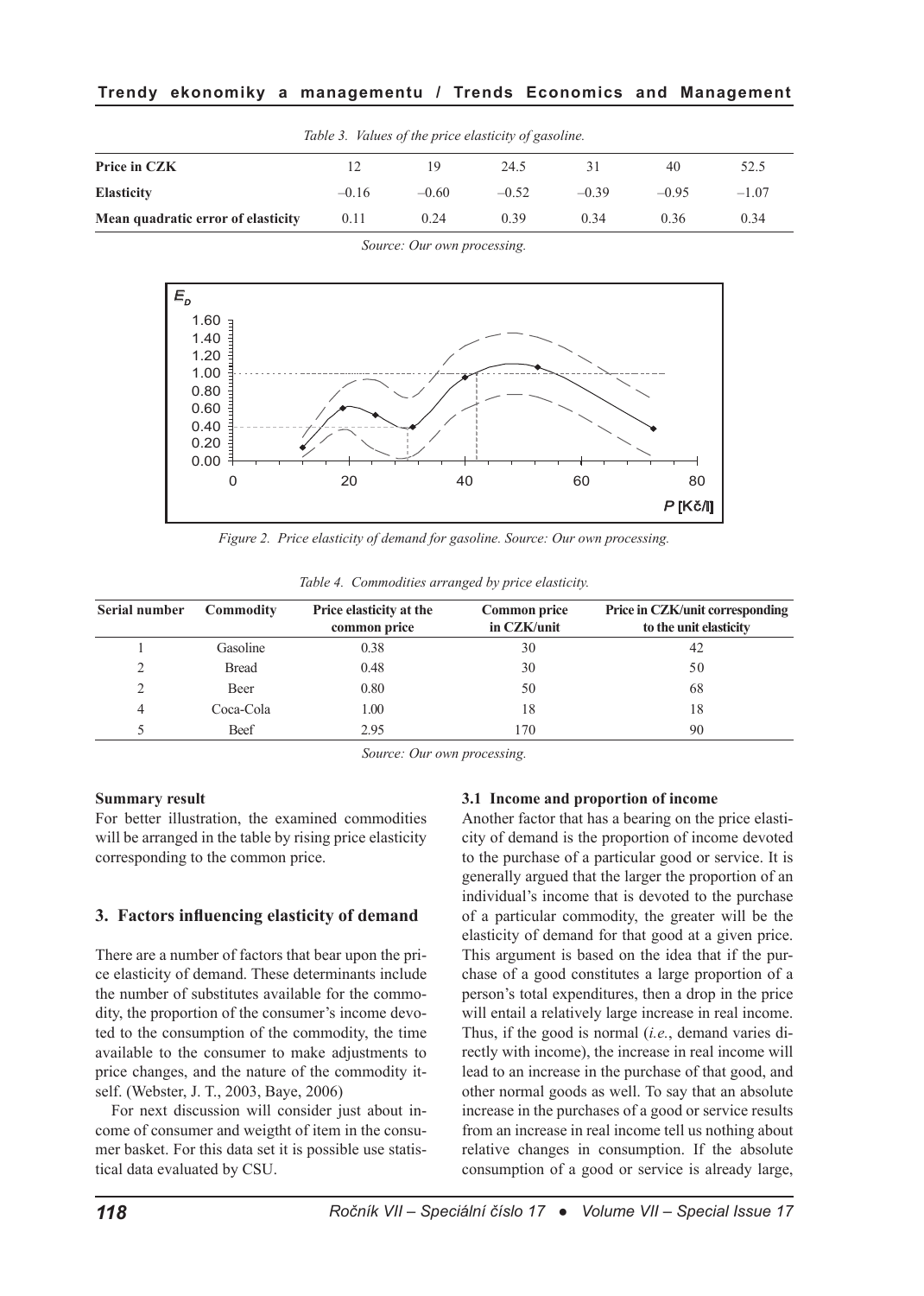| <b>Elasticity</b> |                   |              |             |             |           |          |       | Weight in consumer<br>basket points from 1000 |
|-------------------|-------------------|--------------|-------------|-------------|-----------|----------|-------|-----------------------------------------------|
| Time              | <b>Income CZK</b> | <b>Bread</b> | <b>Beef</b> | <b>Beer</b> | Coca Cola | Gasoline | Food  | <b>Transport</b>                              |
| 2003              | 16430             | 1.7          | 13.35       | 1.55        | 1.35      | 2.5      | 162.6 | 114.1                                         |
| 2004              | 17466             | 1.5645       | 12.1945     | 1.467       | 1.31112   | 2.2644   | 162.6 | 114.1                                         |
| 2005              | 18344             | 1.429        | 11.039      | 1.384       | 1.27224   | 2.0288   | 162.6 | 114.1                                         |
| 2006              | 19546             | 1.2935       | 9.8835      | 1.301       | 1.23336   | 1.7932   | 162.6 | 114.1                                         |
| 2007              | 20957             | 1.158        | 8.728       | 1.218       | 1.19448   | 1.5576   | 162.6 | 114.1                                         |
| 2008              | 22592             | 1.0225       | 7.5725      | 1.135       | 1.1556    | 1.322    | 170.3 | 114.9                                         |
| 2009              | 23344             | 0.887        | 6.417       | 1.052       | 1.11672   | 1.0864   | 170.3 | 114.9                                         |
| 2010              | 23864             | 0.7515       | 5.2615      | 0.969       | 1.07784   | 0.8508   | 149.8 | 105.0                                         |
| 2011              | 24455             | 0.616        | 4.106       | 0.886       | 1.03896   | 0.6152   | 149.8 | 105.0                                         |
| 2012              | 25112             | 0.48         | 2.95        | 0.8         |           | 0.38     | 149.8 | 105.0                                         |

*Table 5. Sumary value for correlation.*

*Source: Our own processing.*



*Figure 3. Trend for income function. Source: Our own processing.*

|  | Table 6. Income versus Elasticity. |
|--|------------------------------------|
|  |                                    |

|              |          |          | <b>Correlation between Income and Elasticity</b> |              |             |             |             |             |
|--------------|----------|----------|--------------------------------------------------|--------------|-------------|-------------|-------------|-------------|
|              | Mean     | St. Dev. | Income                                           | <b>Bread</b> | Gasoline    | <b>Beer</b> | Coca Cola   | <b>Beef</b> |
| Income       | 21211.00 | 3112.270 | 1.000000                                         | $-0.988641$  | $-0.988684$ | $-0.988380$ | $-0.988654$ | $-0.988667$ |
| <b>Bread</b> | .09      | 0.410    | $-0.988641$                                      | 1.000000     | 1.000000    | 0.999996    | 1.000000    | 1.000000    |
| Gasoline     | -44      | 0.713    | $-0.988684$                                      | 1.000000     | 1.000000    | 0.999994    | 1.000000    | 1.000000    |
| Beer         | 1.18     | 0.252    | $-0.988380$                                      | 0.999996     | 0.999994    | 1.000000    | 0.999995    | 0.999995    |
| Coca Cola    | 1.18     | 0.118    | $-0.988654$                                      | 1.000000     | 1.000000    | 0.999995    | 1.000000    | 1.000000    |
| Beef         | 8.15     | 3.499    | $-0.988667$                                      | 1.000000     | 1.000000    | 0.999995    | 1.000000    | 1.000000    |

*Source: Our own processing.*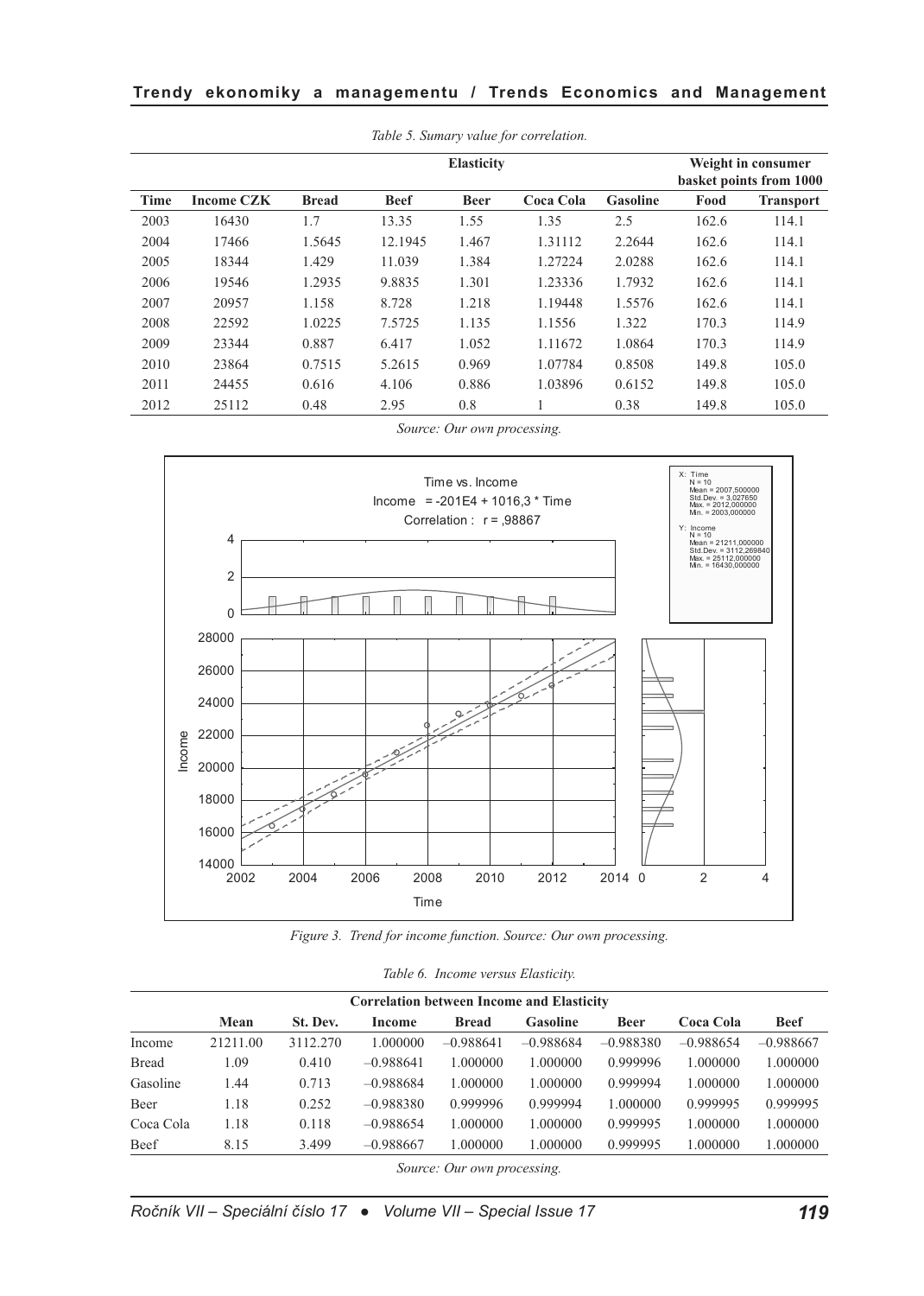|              | <b>Correlation between Weight in Consumer Basket and Elasticity</b> |          |              |             |           |             |          |
|--------------|---------------------------------------------------------------------|----------|--------------|-------------|-----------|-------------|----------|
|              | Mean                                                                | St. Dev. | <b>Bread</b> | <b>Beer</b> | Coca Cola | <b>Beef</b> | Food     |
| <b>Bread</b> | 1.0902                                                              | 0.410329 | 1.000000     | 0.999996    | 1.000000  | 1.000000    | 0.555096 |
| Beer         | 1.1762                                                              | 0.251792 | 0.999996     | 1.000000    | 0.999995  | 0.999995    | 0.555699 |
| Coca Cola    | 1.1750                                                              | 0.117728 | 1.000000     | 0.999995    | 1.000000  | 1.000000    | 0.555066 |
| Beef         | 8.1502                                                              | 3.498533 | 1.000000     | 0.999995    | 1.000000  | 1.000000    | 0.555036 |
| Food         | 160.3000                                                            | 7.868361 | 0.555096     | 0.555699    | 0.555066  | 0.555036    | 1.000000 |

*Table 7. Food value for correlation.*

*Source: Our own processing.*

*Table 8. Transport value for correlation.*

| <b>Correlation between Weight in Consumer Basket and Elasticity</b> |          |          |                 |                  |  |
|---------------------------------------------------------------------|----------|----------|-----------------|------------------|--|
|                                                                     | Mean     | St. Dev. | <b>Gasoline</b> | <b>Transport</b> |  |
| Gasoline                                                            | 1.4398   | 0.713248 | 1.000000        | 0.763221         |  |
| Transport                                                           | 111.5300 | 4.517386 | 0.763221        | 1.000000         |  |
|                                                                     |          |          |                 |                  |  |

*Source: Our own processing.*

then there is no a priori reason to believe that there will be a relative increase in expenditures.There is, however, an alternative argument to explain why goods and services that constitute a small percentage of total expenditures are expected to have a low price elasticity of demand.

#### **3.2 Corellation between Price elasticity and Income**

Additional calculation will base on progress of increasing income of consumers. Like reference value will taken mean of the wage in the Czech Republic. Growing of mean wage has possiteve slope and it is possible tu use for estimation a linear form (look Figure 3). Weight of items in the consumer basket is taken from the data of CSU, this value is changing aproximelly every 3 yers, and it means that there is only 3 values for time period. In calculus will use superordinate category of goods, so for gasolone it will be value for category transport, for bread, beer, Coca Cola and beef it will be food and nonalkoholic drings (Table 5).

#### **4. Conclusions**

For the past 9 years, there has been a significant change in the coefficient of elasticity of demand. In 2003, most of the items ranged in values significantly greater than –1. Only Coca-Cola has remained at a very similar value for the previous 9 years. A relevant explanation of this situation may be changing income and the different structure of the consumer basket. As was clear from the first experiment, income influenced elasticity of consumers significantly. Data from 2012, but the values for American consumers do not differ significantly. Respectively, values of price elasticity are closer, as is seen from the following Table 9. Important factor for change value of elasticity is the income of consumer. From the calculalate value it is able to make this formula: Every 1000 CZK in income mens decresing of price elasticity of demand by the 8%. Change in the structure of the consumer basket is not sou important fact, because change in the price elasticity is possible to explaint influencing other factors.

|  | Table 9. Comparing Czech and American values. |  |  |  |  |
|--|-----------------------------------------------|--|--|--|--|
|--|-----------------------------------------------|--|--|--|--|

| Commodity    | Price elasticity at the common<br>price in the Czech Republic<br>in $2003$ | Price elasticity at the common<br>price in the Czech Republic<br>in $2012$ | Price elasticity in the USA<br>(GWARTNEY, J. D. et al., 2005) |  |
|--------------|----------------------------------------------------------------------------|----------------------------------------------------------------------------|---------------------------------------------------------------|--|
| Gasoline     | 2.5                                                                        | 0.38                                                                       | 0.2                                                           |  |
| <b>Bread</b> | 1.7                                                                        | 0.48                                                                       | $0.108 - 0.15$                                                |  |
| Beer         | 1.55                                                                       | 0.80                                                                       | $0.3 - 0.9$                                                   |  |
| Coca-Cola    | 1.35                                                                       | 1.00                                                                       | 3.8                                                           |  |
| Beef         | 13.35                                                                      | 2.95                                                                       | $0.40 - 0.64$                                                 |  |

*Source: Our own processing.*